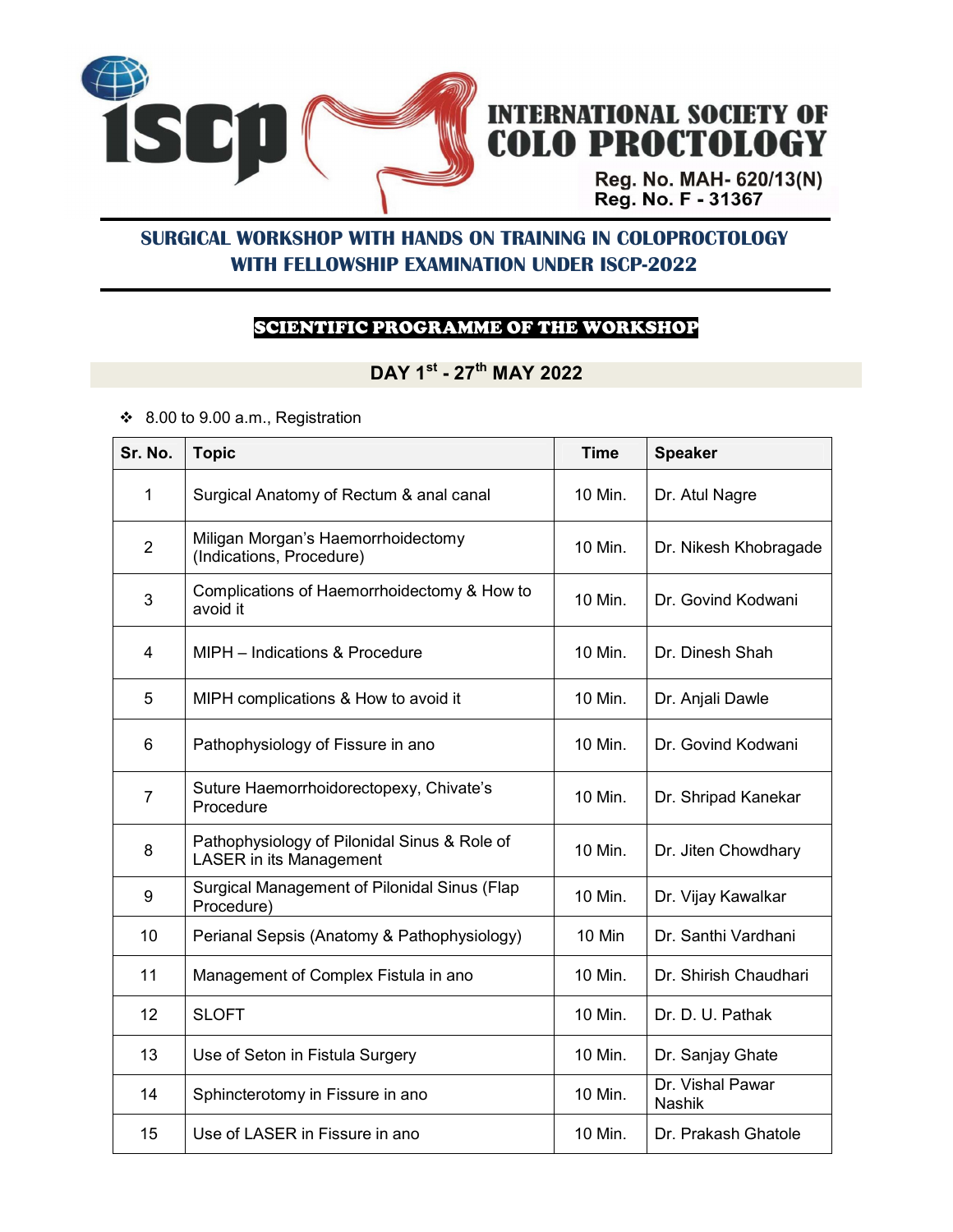- Operating & Teaching faculties
- Day 1
- $\div$  27/05/2018
	- Dr. Prashant Rahate
	- Dr. L.D.Ladukar
	- Dr. Anjali Dawale
	- Dr. Dinesh Shah
	- Dr. S.D. Chivate
	- Dr. Nilesh Junankar
	- Dr. D. U. Pathak

# **DAY 2nd - 28th MAY 2022**

| Sr.No.         | <b>Topic</b>                                                           | Time    | <b>Speaker</b>       |
|----------------|------------------------------------------------------------------------|---------|----------------------|
| 1              | Use of LASER in Haemorrhoids                                           | 10 min. | Dr. Nilesh Junankar  |
| $\overline{2}$ | Practical approach to management of Constipation<br>in Indian scenario | 10 Min. | Dr. Kapil Annaldewar |
| 3              | VAFT, LIFT & Complexities in fistula management                        | 10 Min. | Dr. Prashant Rahate  |
| 4              | Recto Vaginal Fistula                                                  | 10 Min. | Dr. Nigam, Bhopal    |
| 5              | Anoplasty in anal stricture                                            | 10 Min. | Dr. Nigam, Bhopal    |
| 6              | <b>Scissor Sphincterotomy</b>                                          | 10 Min. | Dr. Wasudeo Ninawe   |
| $\overline{7}$ | Sigmoidoscopy, Colonoscopy (Tips to General<br>Surgeon)                | 10 Min. | Dr. Anjali Dawle     |
| 8              | Lap. Mesh Rectopexy in Rectal Prolapse                                 | 10 Min. | Dr. Vikas Jain       |
| 9              | Rectal Prolapse, Present scenario                                      | 10 Min. | Dr. S. D. Chivate    |
| 10             | Sacrorectopexy in rectal prolapse.                                     | 10 Min  | Dr. L.D. Ladukar     |

- Operating & Teaching faculties
- $\div$  Day 2
- $\div$  28/05/2018
	- Dr. Nigam, Bhopal
	- Dr. Vikas Jain
	- Dr. Shireesh Chaudhari
	- Dr. Shripad Kanekar